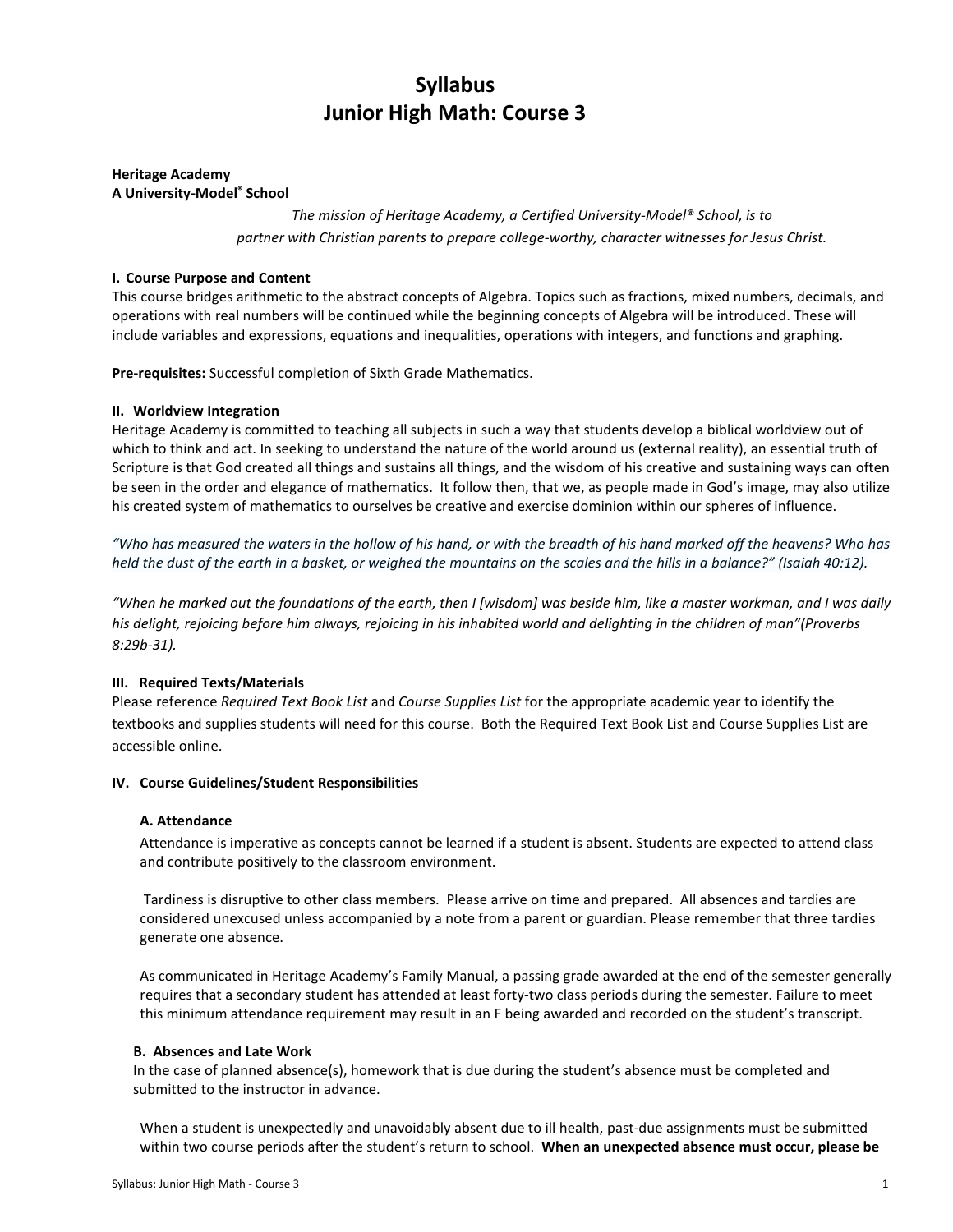# sure to notify the school office and the instructor of the students' absence as quickly as possible, preferably before the involved class occurs. This contact may occur by phone or by email.

Late work that is submitted simply "late" will be graded and penalized with a ten percent grade reduction for each course period that it is late; homework will not be accepted more than three course periods (1 week) past its due date, unless previous arrangements between the teacher and the student's parent have been agreed to in light of peculiar circumstances that are occurring beyond the family's control.

## C. Student Conduct and Preparation for Learning

So that a classroom environment conducive for safety, focus, and learning may be maintained, each student is expected to conduct himself/herself in keeping with the following guidelines throughout the course of the semester:

- 1) Arrive on time to each class period with the appropriate class materials available for access (e.g., organized notebook with dividers and filed materials, paper, writing tools, texts, and other tools as directed)
- 2) Arrive prepared to submit completed at-home assignments at start of each class period.
- 3) Arrive ready to listen, learn, take notes, and participate in teacher-directed classroom discussions and activities. (Note: Active participation in class will reap the rewards of quicker comprehension and a greater depth of understanding for the student. Students may be asked to take notes or copy down examples to aid them when they are working independently at home. Students should ask questions as soon as the need occurs to be sure they stay on track and don't get lost in the middle of a procedure. An added benefit of class participation is that it helps to keep the class from being boring!)
- 4) Ask for clarification or further explanation when a concept or direction remains unclear.
- 5) Demonstrate a spirit of cooperation, kindness, and respect toward the teacher and fellow classmates in keeping with Heritage Academy's Code of Conduct.
- 6) Help keep the classroom area clean and orderly.
- 7) Cooperate with the parent-educator and the Heritage Academy teacher to complete homework in a timely fashion.
- 8) Communicate concerns regarding schoolwork to both the Heritage Academy teacher and the parent-educator, so that these concerns can be addressed quickly.
- 9) On the whole, conduct himself or herself in a manner that is worthy of Christ and reflects the life of the Holy Spirit in him/her: " . . . that you may live a life worthy of the Lord and may please Him in every way: bearing fruit in every good work, growing in the knowledge of God, being strengthened with all power according to His glorious might so that you may have great endurance and patience, and joyfully giving thanks to the Father, who has qualified you to share in the inheritance of the saints in the kingdom of light" (Colossians 1:12).

# D. At-Home (Satellite Classroom) Investment

Homework is an essential component of any mathematics course. Consistent review of concepts and working of problems is essential for achievement of success and understanding. Home communication sheets will be given to students by chapters, therefore each communication sheet will cover 2 to 3 weeks of assignments. Student can expect to invest 2.5 to 4 hours each week in completion of at-home assignments.

On regular assignments, approximately five problems per assignment will be selected for grading. Partial credit may be given for completed but incorrect work.

Course assignments may include any of the following:

- Review of concepts and/or terms through study of notes or examples in the text.
- Completion of math problems.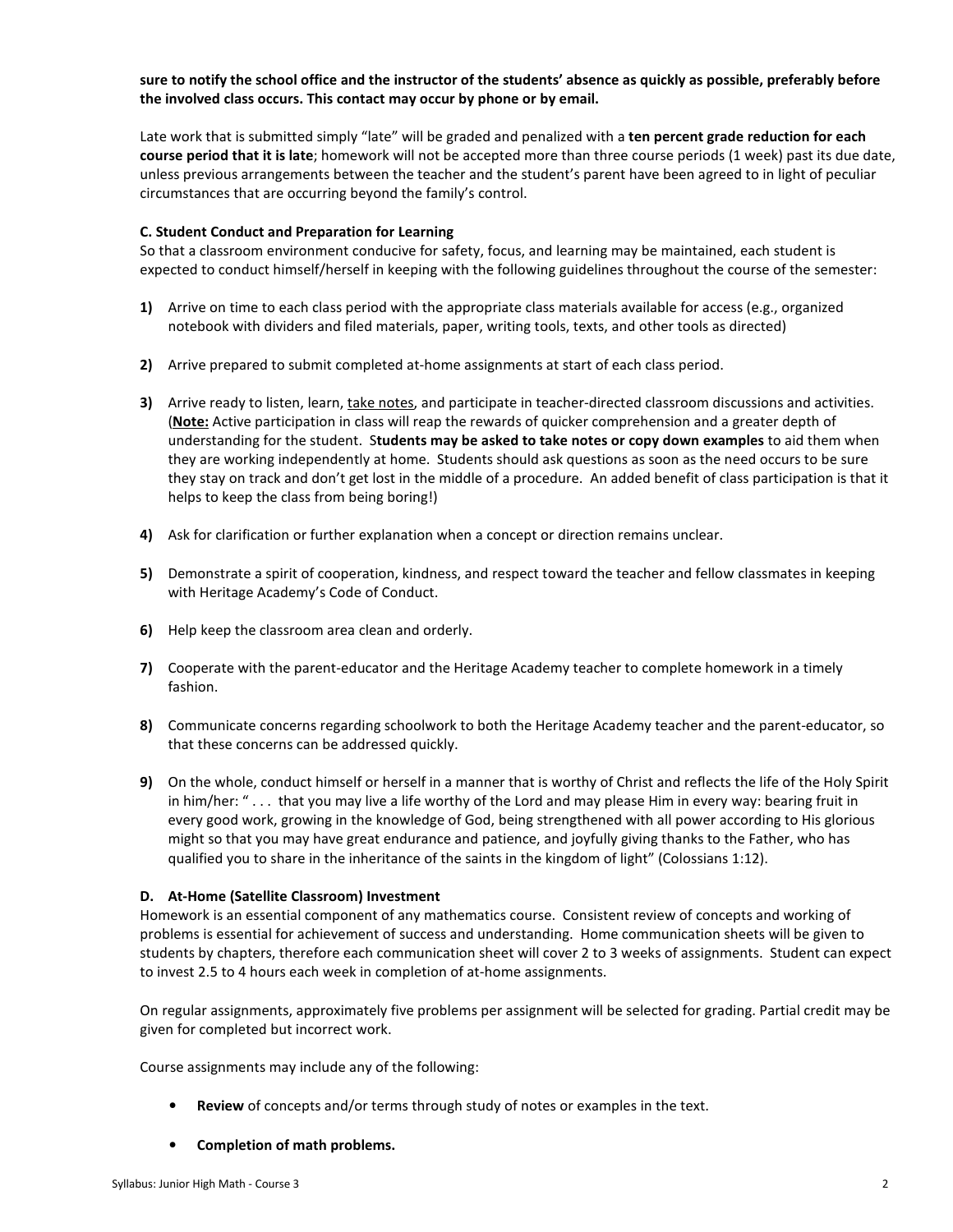- Memorization: formulas, definitions, scripture verses.
- Maintenance of a Course Binder
- Preparation for Tests: Students may be instructed to review notes, various texts, previously completed tests, scripture verses and/or to complete review questions and practice problem etc., in preparation for tests.
- Dialog: Students may be instructed to discuss and/or explore certain topics or concepts with a parent. These assignments will be given purposefully and should not be dismissed.
- Referencing Heritage Academy's "Parent/Student Guidance for At-Home Math Assignments" which will be given to students (and parents) at the start of the semester and outlines procedures for moving forward if a "wall" is encountered on at-home days.
- Other Assignments: additional types of assignments may given throughout the semester at the discretion of the instructor.

NOTE: Work must be shown for every problem where it is required. Papers should be neat and legible. Pencil is preferred, but blue or black erasable ink is also allowed. Please use standard size 8 % by 11 notebook paper. A few problems from each assignment will be selected to be graded.

# E. Assessments

Chapter tests will be given throughout the course of the semester. Chapter quizzes will also be given to encourage and evaluate mastery of chapter skills. A comprehensive, semester exam will be given at the end of each semester, in keeping with Heritage Academy's Final Exam schedule.

## F. Grades

| <b>Grade Apportionment</b>   |     | <b>Grading Scale</b> |               |
|------------------------------|-----|----------------------|---------------|
| Daily Assignments / Projects | 20% | $100 - 95 A$         | 79-77…………… C+ |
| Quizzes                      | 10% | 94-90  A-            | 76-73…………… C  |
| <b>Tests</b>                 | 60% | $89-87$ B+           | 72-70………… C-  |
| Semester Final               | 10% | $86-83$ B            |               |
|                              |     | $82 - 80$ B-         | 59 or below F |

The semester grade that the student has earned by the end of each semester will be the semester grade that appears on the student's transcript. This course is a junior-high-level course and will not generate high school credit. To maintain eligibility for promotion to the next course in Heritage Academy's Math sequence, the student must achieve a percentage grade of 70% or above (which translate to a letter grade of C- or above) and fulfill attendance requirements.

## V. Parent Responsibilities

## A. Embracing the University Model®

University-Model Schooling at Heritage Academy is driven by two guiding principles:

- to preserve and strengthen God-ordained family relationships;
- to offer students the opportunity to achieve a high degree of academic excellence.

Heritage Academy operates as a University-Model School® , designed for families who want their students to flourish from a life anchored in the home yet still gain from the best aspects of traditional, classroom education. Courses offered at Heritage Academy occur every-other-day so that students may realize the benefits of qualified teachers and a focused learning community, yet continue to experience home as the primary, consistent base where parents remain their foremost guides for spiritual, social, academic, and character formation.